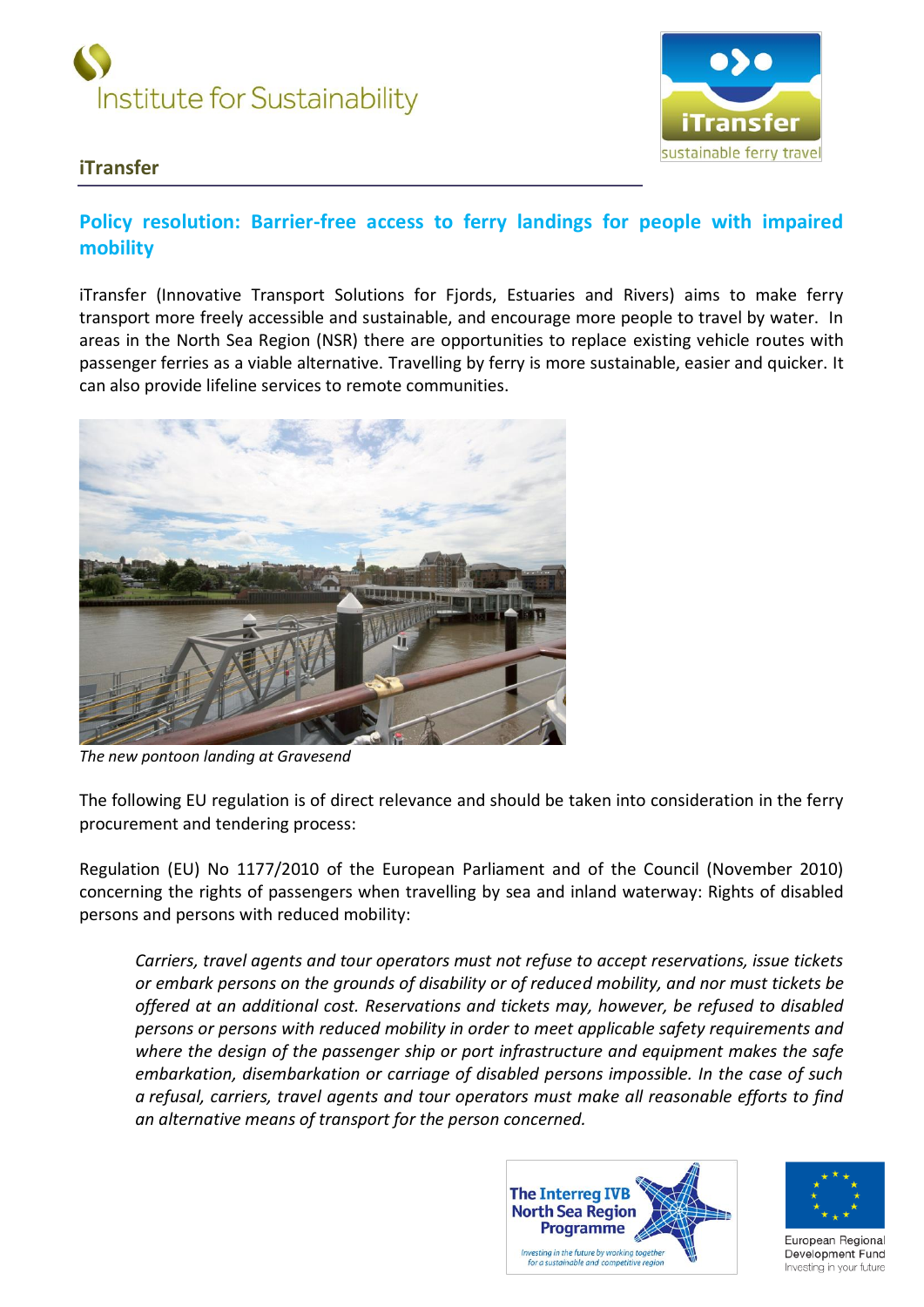Hal ӧver have been looking at accessibility and problems encountered by people with impaired mobility under some circumstances when embarking and disembarking from their vessels in the Bremen area. There is a tidal change of 4.5 metres on the river. This changes the slope of ramps to the landing pontoon and it can get very steep. They have considered providing longer ramps and platforms for resting (In Germany there is a recommendation for rest-points every 6 metres) but the length and widths start to be a problem. They have been seeking a solution to this and had been unable to find much policy guidance. However, they have found much useful information from the work undertaken by Gravesham Borough Council within the iTransfer project.

Based on their experiences in providing a new pontoon landing at Gravesend (part-funded by ERDF through the iTransfer project), Gravesham Borough Council (GBC) have covered such issues in their accessibility report *North Sea Region Accessible Ferry Landing design, concepts, quality checklist and recommendations* <http://www.itransferproject.eu/media-lib/1.-Pontoon-Report-March-20141.pdf> which addresses the different regulations in the UK. The relevant sections of the report are based on an initial *Design and Access Statement* delivered to them by consultants in 2010 (available as an annex to the accessibility report). A section of this statement specifically addresses 'access for passengers with restricted mobility'. This set out requirements based on British Standard BS 6349 Part 8 2007, such as that the maximum gradient of the pontoon brows should be 1 in 12 at the lowest tide level. Even with a gradient this shallow the British Standard recommends that supplementary provision is made for disabled persons. Likewise, consideration should be given to the ease of access between the pontoon and passenger craft for those with limited mobility.

In *North Sea Region Accessible Ferry Landing design, concepts, quality checklist and recommendations,* GBC have looked at the policy context and concluded that there is no European standard for any marine structures. BS 6349 is used internationally for such structures and is currently being re-written to reflect the use of Eurocodes. GBC have also given consideration to EU Regulation 1177/2010 (above) as well as UK regulations on DDA compliance (Disability Discrimination Act, 1995).

The report identifies a number of barriers to accessibility that need to be addressed:

- A large tidal range often necessitates positioning of pontoons some way off shore to ensure adequate draught at all states of the tide. This can result in long access linkspan brows whose length and steepness at some states of tide are difficult or prohibitive to mobility impaired passengers.
- Access routes can be too narrow for wheelchair and pushchair users.
- Access routes include changes in levels, presenting barrier to mobility impaired passengers.
- Infrastructure colours can be unclear to visually impaired, posing unnecessary risks
- The transfer between pontoon and ferry often involves changes in levels and too narrow gangways which are difficult or prohibitive to mobility impaired passengers.





Page | 2



European Regional Development Fund Investing in your future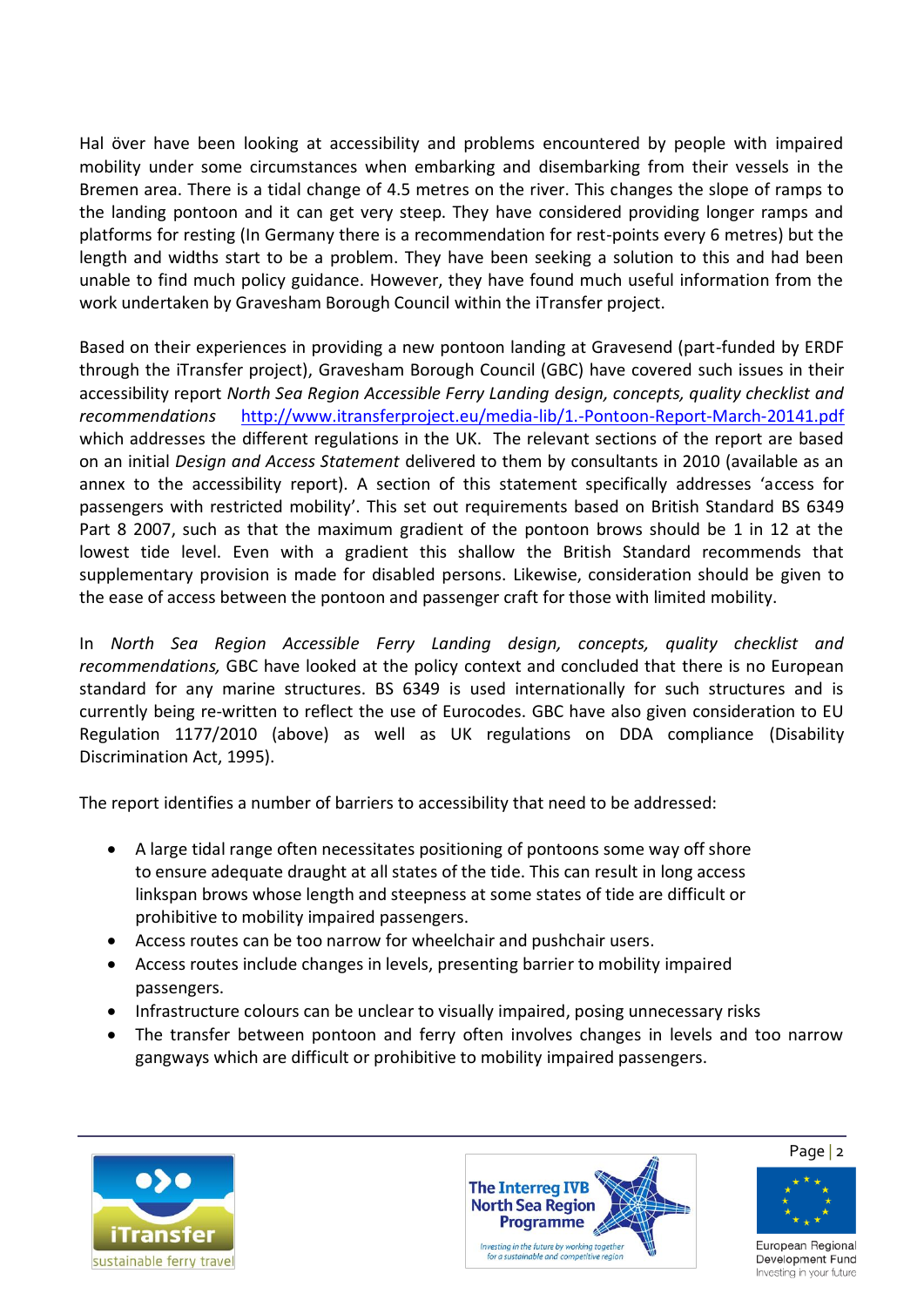To address these barriers and address existing policy, GBC have set out a quality checklist with a number of recommendations. These are set out in the report and summarised in Section 7 'Quality checklist and recommendations for accessible ferry landing infrastructure and design in the North Sea Region'. This concludes with key recommendations for pontoon infrastructure design to provide full accessibility by all passengers at all states of the tide including: access routes, dimensions, gradients, surfaces, colours/visibility, perimeter guarding, handrails, shelter, resting/waiting facilities, and simplicity of layout. To comply with the regulations alternative access provision should also be considered, for example a lift for users with restricted mobility in situations with an extreme tidal range. If conditions preclude this provision, the operator should ensure some sort of personal assistance is available.



*Gravesend pontoon access ramp with coloured guiderails*

As well as being of assistance to iTransfer partners such as Hal över, the report and the quality checklist experience derived from the design factors encountered by GBC and their design team can be used for accessible landings throughout the NSR, and potentially contribute to policy resolution in this area.

The full Gravesham report and all supporting documents can be viewed and down-loaded at: [http://www.itransferproject.eu/itransfer-impact/project-results/accessible-ferry-landings-and-new](http://www.itransferproject.eu/itransfer-impact/project-results/accessible-ferry-landings-and-new-routes/)[routes/](http://www.itransferproject.eu/itransfer-impact/project-results/accessible-ferry-landings-and-new-routes/)







European Regional Development Fund Investing in your future